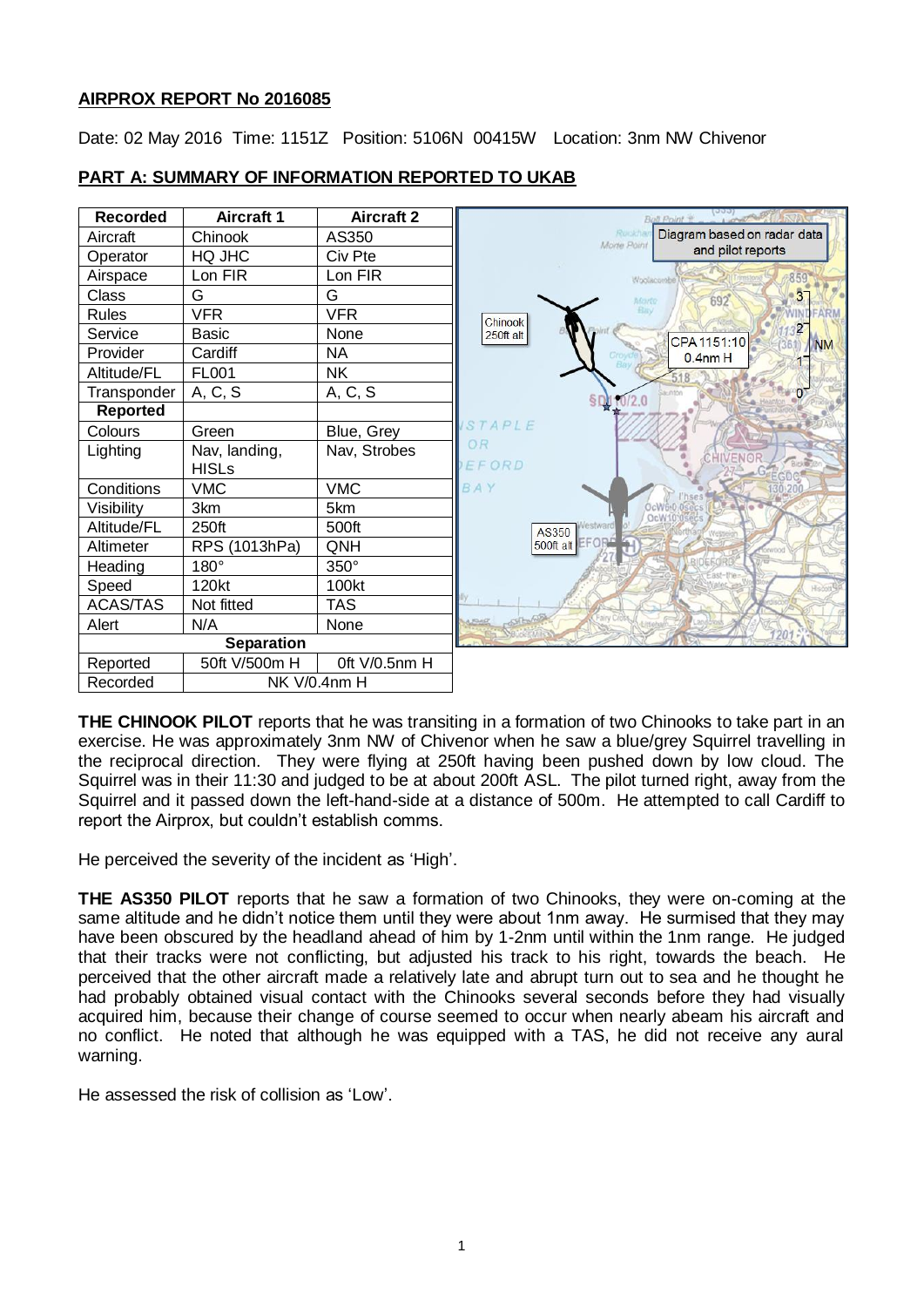### **Factual Background**

The weather at Cardiff was recorded as follows:

METAR EGFF 021250Z 27016KT 3200 -DZ BR BKN004 10/09 Q1018 RERA=

#### **Analysis and Investigation**

### **CAA ATSI**

ATSI were unable to observe both aircraft prior to and at CPA. The Chinook identified, was the second of a formation of two aircraft tracking south, approximately 1nm offshore abeam Chivenor. The AS350 was not observed until after CPA, and was not transponding height information. The Chinook were indicating FL001 which equates to approximately 340ft altitude based on the Newquay QNH.



Figure 1 – Swanwick MRT – 1151:31

The Chinook formation reported receiving a Basic Service from Cardiff Approach, the AS350 pilot reported having the London FIR frequency selected, but indicated that he was not in communication with them and not receiving a service. The Chinook pilot attempted to report the Airprox to Cardiff Approach but was not able to establish communications, possibly due to its range and level from Cardiff (38nm) and with ground rising to 1100ft between the two.

### **UKAB Secretariat**

The Chinook and AS350 pilots shared an equal responsibility for collision avoidance and not to operate in such proximity to other aircraft as to create a collision hazard<sup>1</sup>. If the incident geometry is considered as head-on or nearly so then both pilots were required to turn to the right<sup>2</sup>, which they did.

 $\overline{a}$ 

<sup>1</sup> SERA.3205 Proximity.

 $2$  SERA.3210 Right-of-way (c)(1) Approaching head-on.